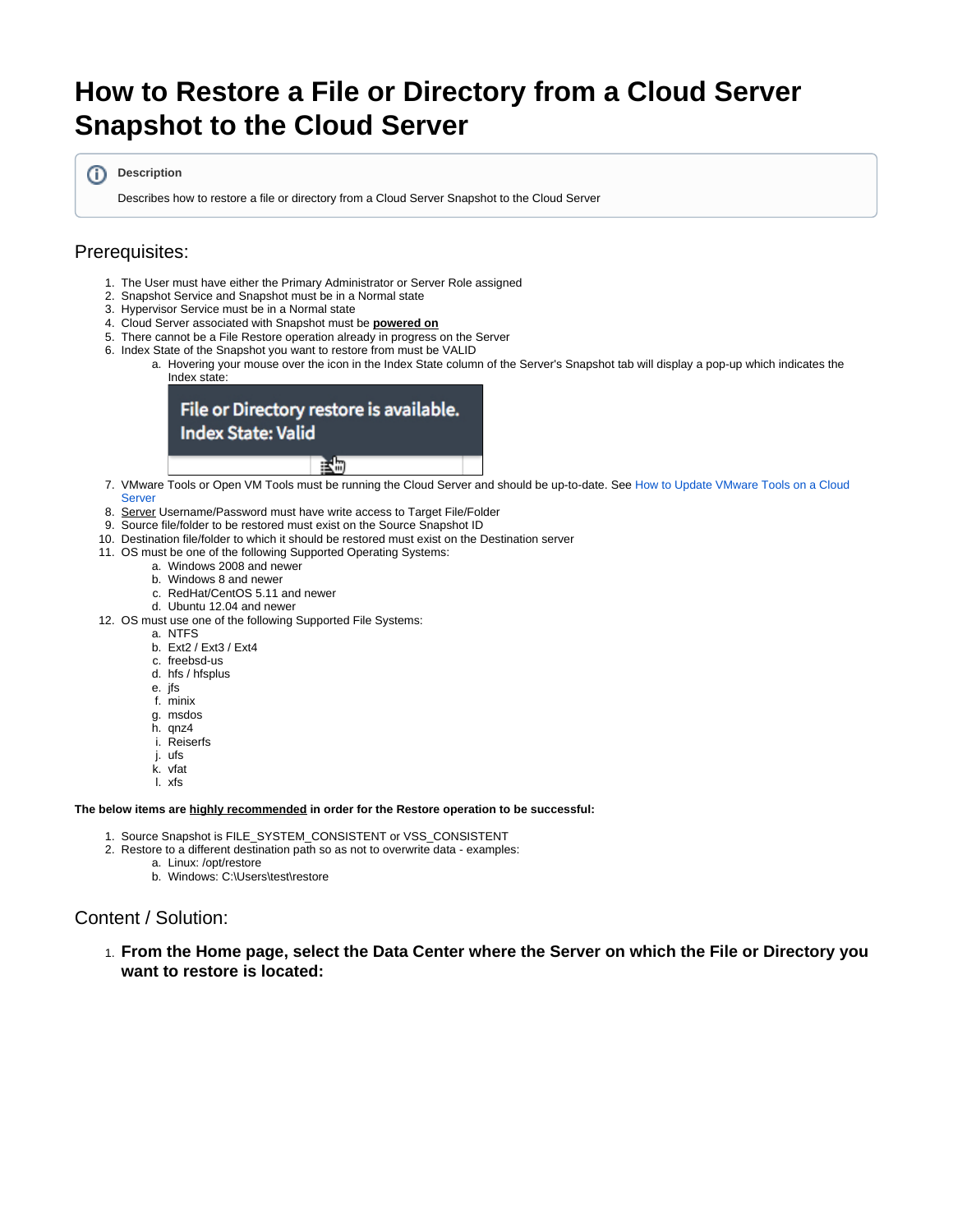| ALL MCPS OPERATIONAL        | 4<br><b>SERVERS ONLINE</b> |                           | $\Omega$<br><b>SERVERS OFFLINE</b> |                     |                  | 3<br><b>NETWORKS AND VLANS</b> |                       |  |
|-----------------------------|----------------------------|---------------------------|------------------------------------|---------------------|------------------|--------------------------------|-----------------------|--|
| Summary                     |                            |                           |                                    |                     |                  |                                |                       |  |
| Data Center                 | <b>Status</b>              | <b>Servers</b><br>Running | Total<br>CPU                       | Total<br><b>RAM</b> | Total<br>Storage | Backup<br>Enabled              | Monitoring<br>Enabled |  |
| US - East 3 - MCP 2.0 (NA9) | ≣                          | $3$ of $3$                | 3                                  | 3 GB                | 90 GB            | $\sim$                         |                       |  |
| US - West - MCP 2.0 (NA12)  | ≘                          | 1 of 1                    | $\mathbf{1}$                       | 1 GB                | 20 GB            | $\sim$                         |                       |  |

2. **The Data Center Dashboard will be displayed. Select the Network Domain where the Server with the Snapshot File or Directory you want to restore is located:**

| ch Network Domains                                           |                 | <b>Q</b> Actions -            | --  |
|--------------------------------------------------------------|-----------------|-------------------------------|-----|
| Name <sup>A</sup>                                            | $\odot$<br>Type | $\circledR$ SNAT IPv4 Address | c   |
| Network Domain 1<br>Team: Documentation<br>Department I: R&D | Enterprise      | 168,128,250.3                 | l٥. |
| Network Domain 2<br>Department 1: R&D   Team: Documentation  | Advanced        | 168.128.3.45                  | ۰ø. |

3. **The Network Domain dashboard will be displayed. Click on the Server where the Snapshot with the File or Directory you want to restore is located:**

|                                                 | Servers                                                            |                 |                     |                    |                     |                                                            |            |                 | <b>☆</b> Actions – | -              |
|-------------------------------------------------|--------------------------------------------------------------------|-----------------|---------------------|--------------------|---------------------|------------------------------------------------------------|------------|-----------------|--------------------|----------------|
| <b>Servers</b><br><b>Server Security Groups</b> |                                                                    |                 |                     |                    |                     |                                                            |            |                 |                    |                |
|                                                 | $\odot$<br>Name <sup>A</sup>                                       | <b>Services</b> | <b>Cluster Name</b> | <b>Public IPv4</b> | <b>Primary IPv4</b> | <b>Primary IPv6</b>                                        | <b>CPU</b> | <b>RAM</b>      | Stor               | $\mathfrak{S}$ |
| C                                               | $\Delta$ Server 1<br>Department 1: R&D<br>Team: Documentation      | 冒受忙<br>তি       | QA1 N2 VMWARE 1-01  | 165.180.12.116     | 172.16.0.6          | 2607:f480:1111:1402:7c8f:b3e8:714a:d91d<br>$$ $\mathbb{S}$ | 2 CPU      | 4 GB            | <b>40 GB</b>       | $\bullet -$    |
|                                                 | A Server 2<br>Department 1: R&D<br>Team: Documentation             | 冒めて<br>乞        | QA1_N2_VMWARE_1-01  | 165.180.12.102     | 192.168.128.1       | 2607:f480:1111:1406:636:8fcb:15b0:997d                     | 1 CPU      | 2 <sub>GB</sub> | 10 GB              | $\Phi -$       |
|                                                 | $\Delta$ Server 3<br>Department 1: R&D<br>Team: Documentation      | 冒受行<br>奁        | OA1 N2 VMWARE 1-01  | 165.180.12.117     | 172.16.0.7          | 2607:f480:1111:1402:45bd:c8aa:181b:30f5                    | 2 CPU      | 4 GB            | 10 GB              | $\bullet$ -    |
|                                                 | <b>Snapshot Server 1</b><br>Department: R&D<br>Team: Documentation | 百梦行<br>匢        | QA1_N2_VMWARE_1-01  | 165.180.12.112     | 172,16,0,8          | 2607:f480:1111:1402:79af:3f70:5142:8341                    | 1 CPU      | 1 GB            | 30 GB              | $\bullet$ -    |

4. **The Server dashboard will be displayed. Click on the Snapshot tab. Locate the Snapshot on which the File or Directory you want to restore is located, and select Restore from Snapshot from the drop-down menu:**

| Snapshot                                                                                                                                             |                                                                                                                                                                                                                                         |                                                                                                  |                                  |                                                                         |                                                                                |          |                                                              |         | <b>O</b> Actions -      |                             |
|------------------------------------------------------------------------------------------------------------------------------------------------------|-----------------------------------------------------------------------------------------------------------------------------------------------------------------------------------------------------------------------------------------|--------------------------------------------------------------------------------------------------|----------------------------------|-------------------------------------------------------------------------|--------------------------------------------------------------------------------|----------|--------------------------------------------------------------|---------|-------------------------|-----------------------------|
| Snapshot Plan:<br>Snapshot Window:<br><b>Pre-Snapshot Script</b><br>File Path on the Server:<br>Description:<br>Script Timeout:<br>Failure Handling: | Replicated Snapshot Location:<br><b>NA12</b><br>Long-Term Retention Frequency: 30 Days<br>Long-Term Retention Limit:<br>90 Days<br>/u01/oracle/script/pre-backup.sh<br>Script to put DB in Maintenance Mode<br>1200 Seconds<br>CONTINUE | Twelve Month: 31d-12w-12m <sup>0</sup><br>DAILY 6:00 AM (UTC)/ DAILY 02:00 AM (America/New York) |                                  | <b>Post-Snapshot Script</b><br>File Path on the Server:<br>Description: | /u01/oracle/script/post-backup.sh<br>Script to take DB out of Maintenance Mode |          |                                                              |         |                         |                             |
|                                                                                                                                                      | Snapshots (Local)<br>Snapshots (Replicated)                                                                                                                                                                                             | Long-Term Retention (Local)                                                                      | Long-Term Retention (Replicated) |                                                                         |                                                                                |          |                                                              |         |                         |                             |
| $\odot$<br>Id                                                                                                                                        | Start Time *                                                                                                                                                                                                                            | <b>Expiry Time</b>                                                                               | <b>Snapshot Description</b>      | $\circledR$ Current Action                                              | Index                                                                          | $\odot$  | <b>Archive Status</b>                                        | $\odot$ | Type                    | $\odot$<br>$\boldsymbol{c}$ |
| 菡                                                                                                                                                    | Mar 24, 2020 6:00 AM (UTC) @                                                                                                                                                                                                            | Apr 24, 2020 6:00 AM (UTC) @                                                                     |                                  |                                                                         | ≡                                                                              |          | AVAILABLE LOCALLY                                            |         | SYSTEM                  | o.                          |
| 室                                                                                                                                                    | Mar 23, 2020 6:10 AM (UTC) @                                                                                                                                                                                                            | Apr 23, 2020 6:10 AM (UTC) @                                                                     |                                  |                                                                         | 崖                                                                              |          | ARCHIVED                                                     |         | SYSTEM                  | $\sim$                      |
| 苬<br>Apr 22, 2020 6:10 AM (UTC) @<br>Mar 22, 2020 6:10 AM (UTC) @                                                                                    |                                                                                                                                                                                                                                         | Sample Description. Must be 255 characters or<br>less                                            |                                  | ≡                                                                       |                                                                                | ARCHIVED | + Deploy Server from Snapshot<br>Modify Snapshot Description |         |                         |                             |
| 室                                                                                                                                                    | Mar 21, 2020 6:10 AM (UTC) @                                                                                                                                                                                                            | Apr 21, 2020 6:10 AM (UTC) @                                                                     |                                  |                                                                         | ≡                                                                              |          | ARCHIVED                                                     |         | 2 Restore from Snapshot | Ġ                           |
| 迄                                                                                                                                                    | Mar 20, 2020 6:10 AM (UTC) C                                                                                                                                                                                                            | Apr 20, 2020 6:10 AM (UTC) @                                                                     |                                  |                                                                         | Е                                                                              |          | ARCHIVED                                                     |         | i View Snapshot Details |                             |
| 笝                                                                                                                                                    | Mar 19, 2020 6:10 AM (UTC) O                                                                                                                                                                                                            | Apr 19, 2020 6:10 AM (UTC) O                                                                     | Pre-upgrade, revert if needed    |                                                                         | 這                                                                              |          | ARCHIVED                                                     |         | <b>SYSTEM</b>           | $\bullet$                   |
| 菡                                                                                                                                                    | Mar 18, 2020 6:10 AM (UTC) O                                                                                                                                                                                                            | Apr 18, 2020 6:10 AM (UTC) C                                                                     |                                  |                                                                         | ≡                                                                              |          | <b>ARCHIVED</b>                                              |         | SYSTEM                  | $\bullet$ -                 |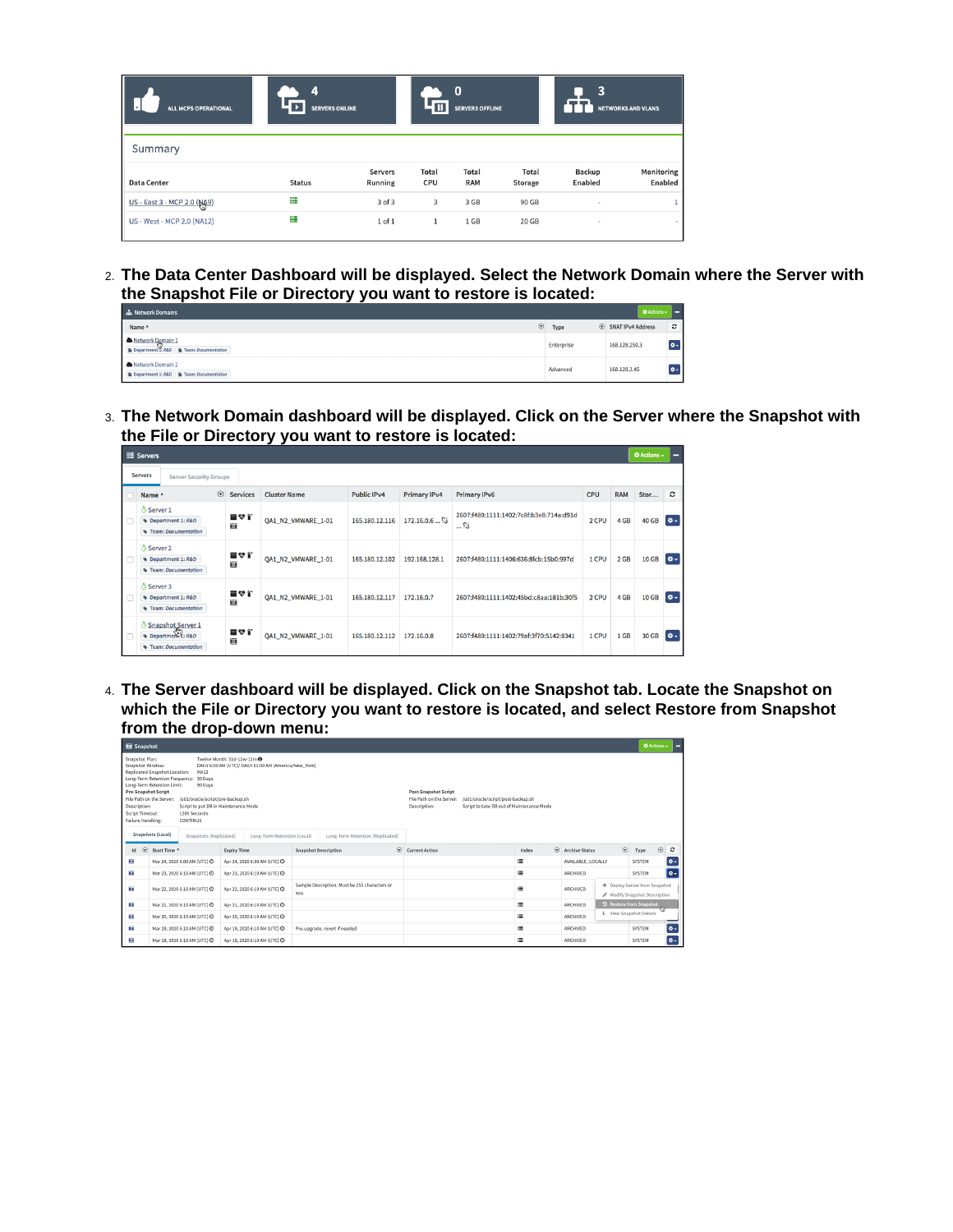# 5. **The Restore from Snapshot dialog will be displayed:**

| Restore from Snapshot                                                                                                                                                                                                                                   | × |
|---------------------------------------------------------------------------------------------------------------------------------------------------------------------------------------------------------------------------------------------------------|---|
| Restore a File or Directory from the Server Snapshot<br>Snapshot Id: 1471f44a-5e20-4ad1-a0db-093868cb6802                                                                                                                                               |   |
| Warning: Snapshot currently resides on archival storage, File Restore may be a long-running<br>process.                                                                                                                                                 |   |
| Source File/Directory path on the Snapshot*                                                                                                                                                                                                             |   |
| Destination File/Directory path on the Server*<br>Target Server User Name*                                                                                                                                                                              |   |
| Target Server Password*                                                                                                                                                                                                                                 |   |
| Note: Not all Servers support File/Directory Snapshot Restoration. For details of the<br>supported configurations and for additional information please refer to How to Restore a File<br>or Directory from a Cloud Server Snapshot to the Cloud Server |   |
| ⊘ Cancel<br>$\checkmark$ Confirm                                                                                                                                                                                                                        |   |

**Important Note**: If the Snapshot from which you want to restore a file or directory is on an Archived Snapshot, the process may be long-running. For more information about Snapshot Archiving, see [Introduction to Cloud Server Snapshots](https://docs.mcp-services.net/display/CCD/Introduction+to+Cloud+Server+Snapshots)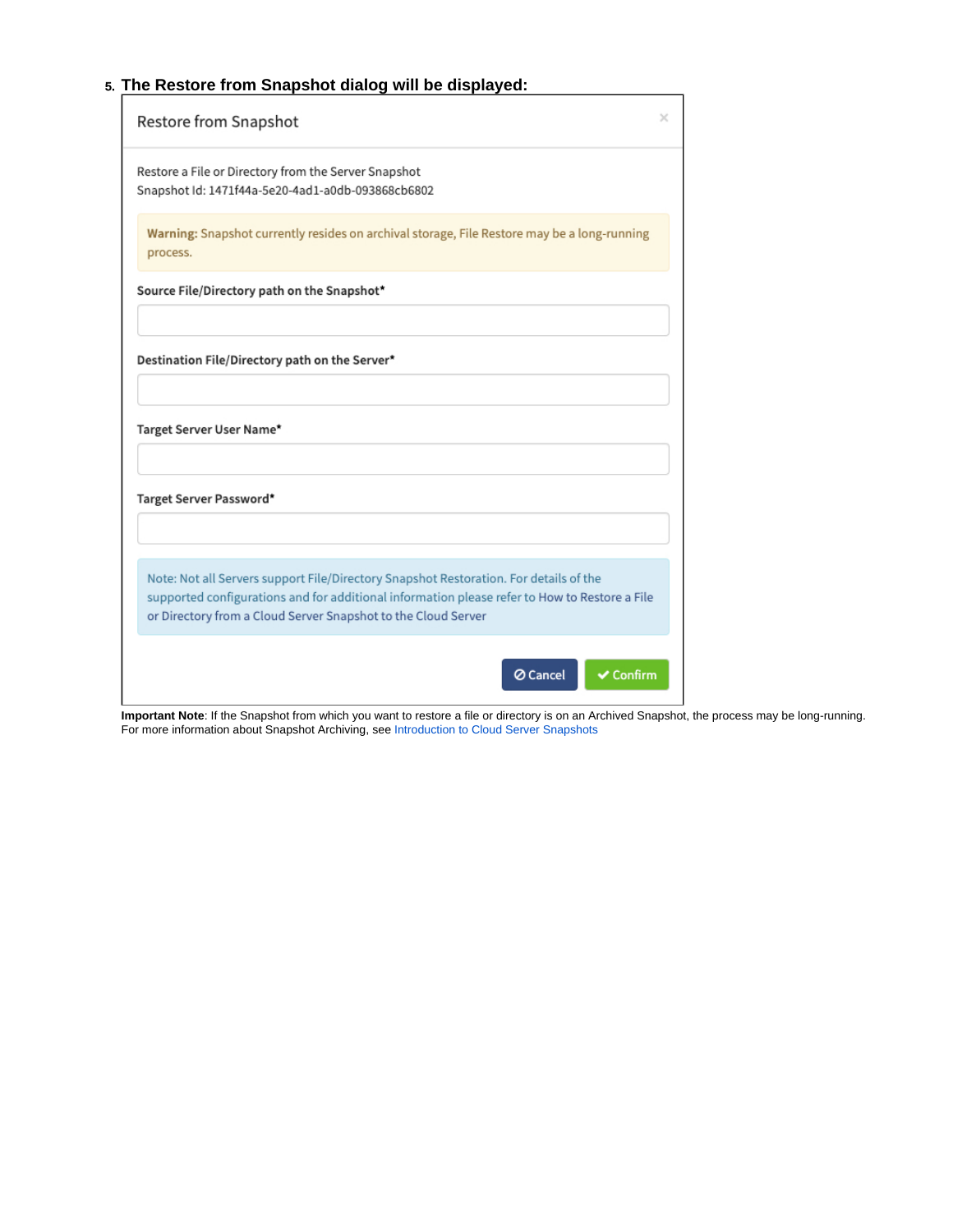6. **Fill out the form with the appropriate information. Once you have filled out the form and verified the correct paths, click confirm:**

| $\times$<br>Restore from Snapshot                                                                                                                                                                                                                                                                                                                 |  |
|---------------------------------------------------------------------------------------------------------------------------------------------------------------------------------------------------------------------------------------------------------------------------------------------------------------------------------------------------|--|
| Restore a File or Directory from the Server Snapshot<br>Snapshot Id: 1471f44a-5e20-4ad1-a0db-093868cb6802                                                                                                                                                                                                                                         |  |
| Warning: Snapshot currently resides on archival storage, File Restore may be a long-running<br>process.                                                                                                                                                                                                                                           |  |
| Source File/Directory path on the Snapshot*                                                                                                                                                                                                                                                                                                       |  |
| /var/log/message                                                                                                                                                                                                                                                                                                                                  |  |
| Destination File/Directory path on the Server*                                                                                                                                                                                                                                                                                                    |  |
| /opt/restore/                                                                                                                                                                                                                                                                                                                                     |  |
| Target Server User Name*                                                                                                                                                                                                                                                                                                                          |  |
| root                                                                                                                                                                                                                                                                                                                                              |  |
| Target Server Password*                                                                                                                                                                                                                                                                                                                           |  |
| ****************                                                                                                                                                                                                                                                                                                                                  |  |
| Note: Not all Servers support File/Directory Snapshot Restoration. For details of the<br>supported configurations and for additional information please refer to How to Restore a File<br>or Directory from a Cloud Server Snapshot to the Cloud Server                                                                                           |  |
| $\vee$ Confirm<br><b>⊘</b> Cancel<br>₩                                                                                                                                                                                                                                                                                                            |  |
| • Source File/Directory path on the Snapshot - The location of the File or Directory that you want to restore from the Snapshot back<br>onto the Cloud Server<br>• Destination File/Directory path on the Server - The TARGET location for where you want the File or Directory restored to on the<br>Cloud Server where the Snapshot is located. |  |

- **Note**: The Destination must be on the same Server as the Snapshot you are attempting to restore from. You are merely restoring the file from the Snapshot to a new destination on the Cloud Server.
- **Target Server User Name** Username for the Guest OS of the Cloud Server
- **Target Server Password** Password for the Guest OS of the Cloud Server
	- This is the password that was set when the Cloud Server was initially created.
		- **Note**: A Cloud Server that was created from a Snapshot will inherit the Password of the parent-server

#### ⊕ **Important Note**

You must be sure that these inputs are accurate. If any of the inputs are not accurate, the restore operation will fail.

The File/Directory path must contain a specific file name or directory name, a restore of the entire drive is not supported by ⋒ CloudControl.

If you want to restore the entire drive of a Snapshot enabled Cloud Server, you should create a Snapshot Preview Server, refer to How [to Create a Snapshot Preview Server from a Local Snapshot](https://docs.mcp-services.net/display/CCD/How+to+Create+a+Snapshot+Preview+Server+from+a+Local+Snapshot) or [How to Create a Snapshot Preview Server from a Replicated Snapshot](https://docs.mcp-services.net/display/CCD/How+to+Create+a+Snapshot+Preview+Server+from+a+Replicated+Snapshot) for details.